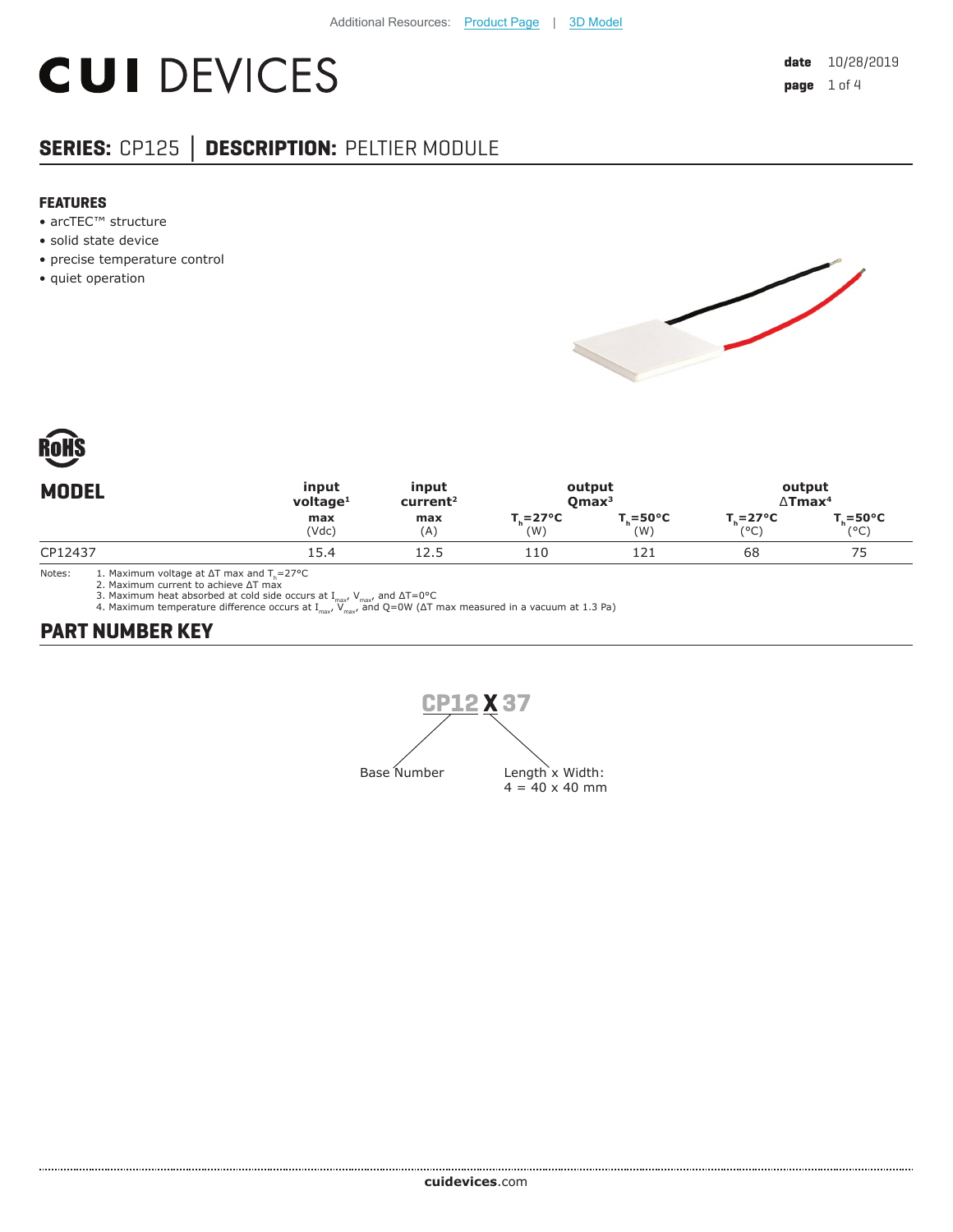#### **SPECIFICATIONS**

| parameter                        | conditions/description                  | min   | typ  | max   | units      |
|----------------------------------|-----------------------------------------|-------|------|-------|------------|
| internal resistance <sup>1</sup> |                                         | 0.855 | 0.95 | 1.045 |            |
| solder melting temperature       | connection between thermoelectric pairs | 235   |      |       | $\circ$    |
| assembly compression             |                                         |       |      |       | <b>MPa</b> |
| hot side plate                   |                                         |       |      | 80    | $\circ$    |
| <b>RoHS</b>                      | ves                                     |       |      |       |            |

Note: 1. Measured by AC 4-terminal method at 25°C

#### **MECHANICAL DRAWING**

.......................



| <b>MODEL NO.</b> | <b>LENGTH</b> | <b>WIDTH</b> | <b>THICKNESS</b> |
|------------------|---------------|--------------|------------------|
|                  | (mm)          | (mm)         | (mm)             |
| CP12437          | $40 \pm 0.3$  | $40 \pm 0.3$ | $3.7 \pm 0.1$    |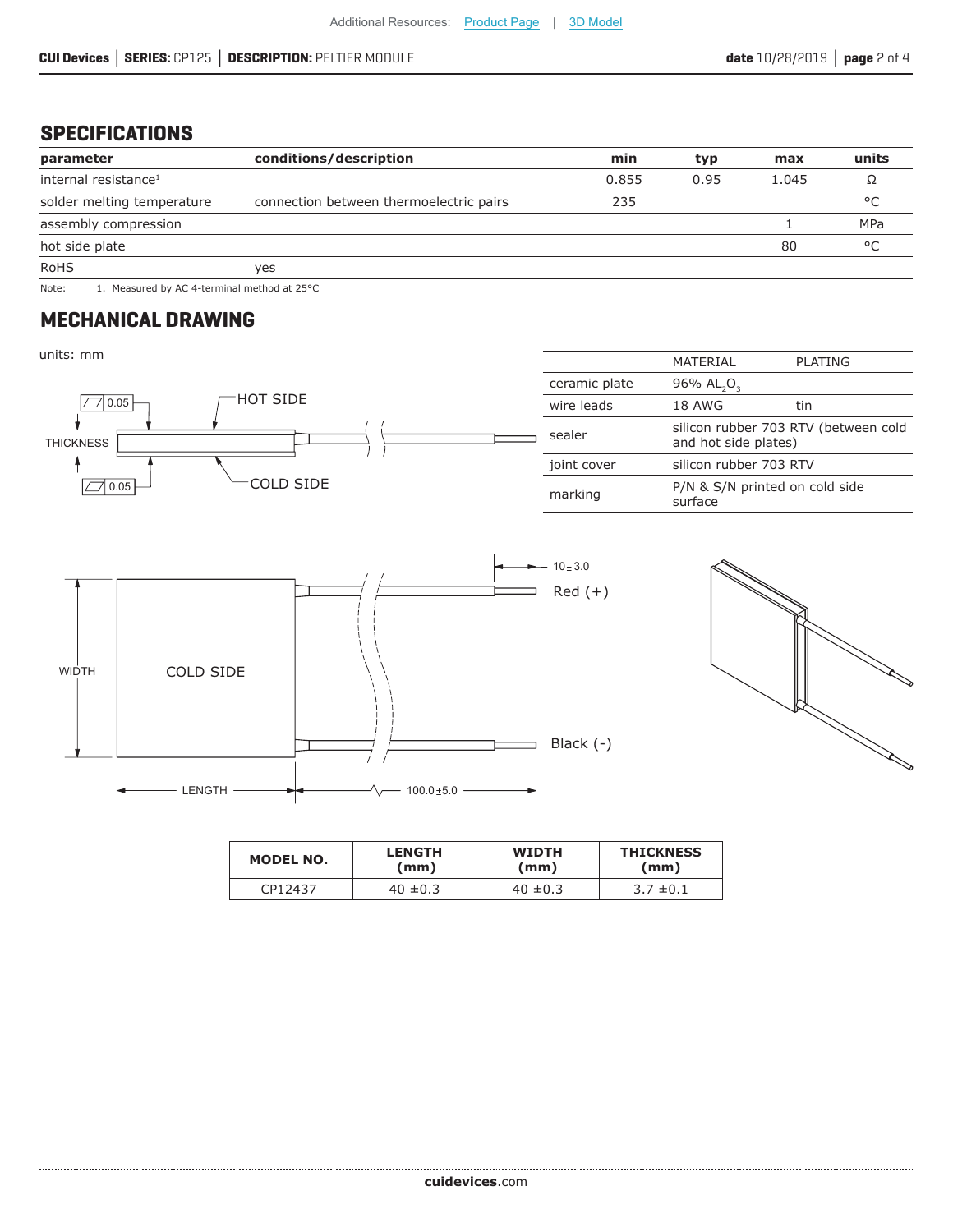# **PERFORMANCE (Th=27°C)**



## **PERFORMANCE (Th=50°C)**